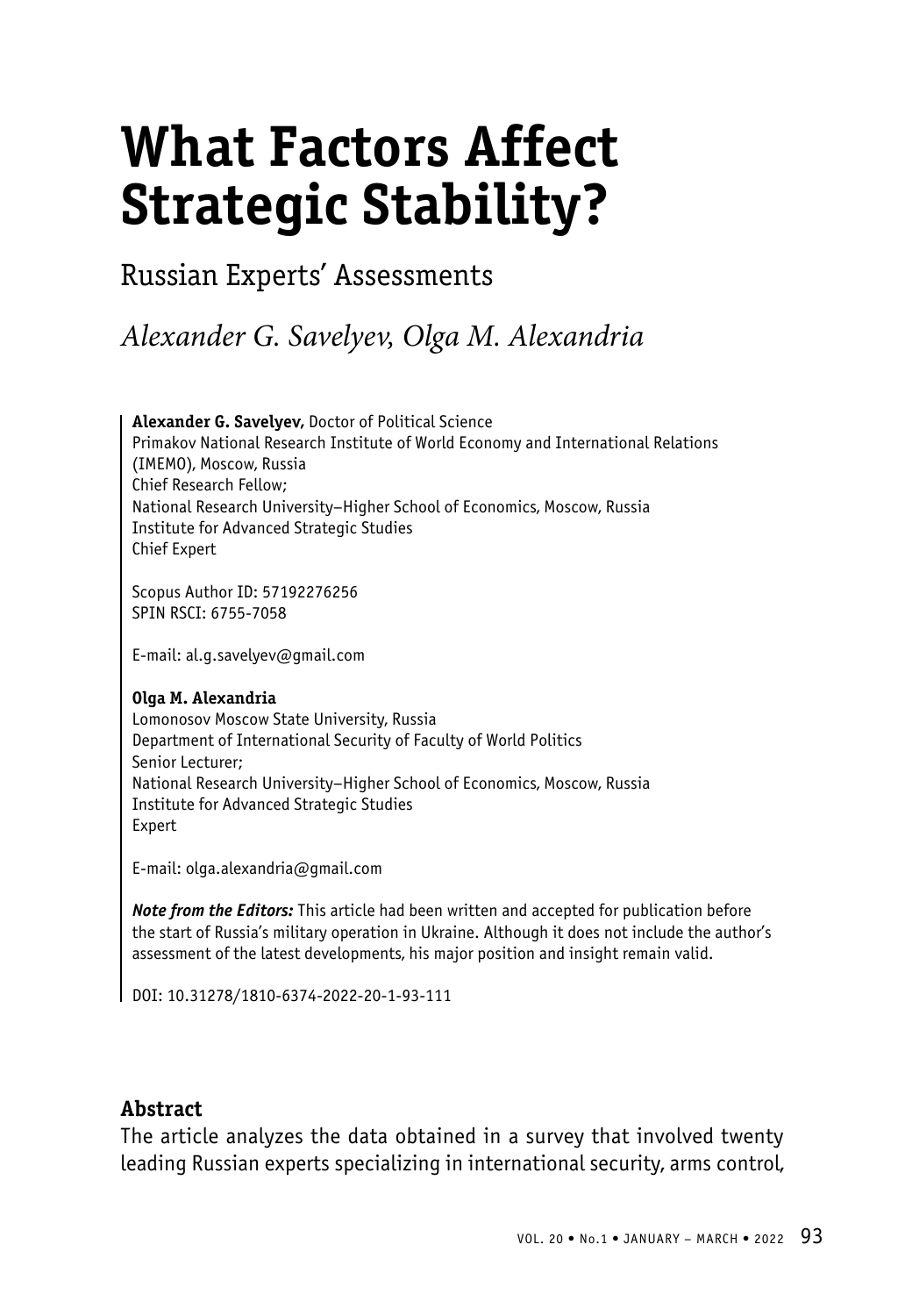and strategic stability. The survey was conducted in December 2021. The respondents were asked to name factors that, in their opinion, currently have (2022) or will have a tangible impact on strategic stability in the foreseeable future (until 2036) and to list them in the order of their significance. In addition, they were asked whether and how these factors would be taken into account in the future. Two time frames were chosen for analysis: up until the year 2026 (when the "extended" START-3 Treaty will end) and up until the year 2036 (when a possible nuclear arms control agreement that may replace START-3 will expire). The experts were also asked to assess the degree to which the proposed factors may affect strategic stability in 2022, 2026, and 2036.

*Keywords:* strategic stability, space weapons, missile defense, precision weapons, non-strategic nuclear weapons, third-country nuclear weapons, cyber weapons, growing conflict intensity between leading world powers, Russia, U.S., China, NATO.

The strategic stability concept was created in the United States after it had become absolutely clear that a nuclear war between the USSR and the U.S. would inevitably lead to their complete destruction. This concept is based on the nuclear deterrence policy, which was also devised in the United States at the dawn of the nuclear era and designed to show the U.S. ability to deliver a crushing nuclear strike in the event of a possible adversary's aggression against America or its allies. But as the strategic arsenals of the two sides equalized, it became absolutely clear that each of them was capable of inflicting unacceptable damage on each other even after absorbing a counterforce attack. Therefore, nuclear war becomes senseless as it will inevitably end in complete destruction of the warring parties.

At first, the Soviet Union and the United States (and then Russia and the U.S.) agreed, informally and later in official nuclear arms control agreements, to maintain the situation of "mutual destruction," which essentially served as a basis for the strategic stability concept. In June 1990, the sides reached a common understanding of this term. They defined strategic stability as the balance of strategic nuclear forces that rules out incentives for any party to launch a nuclear first strike.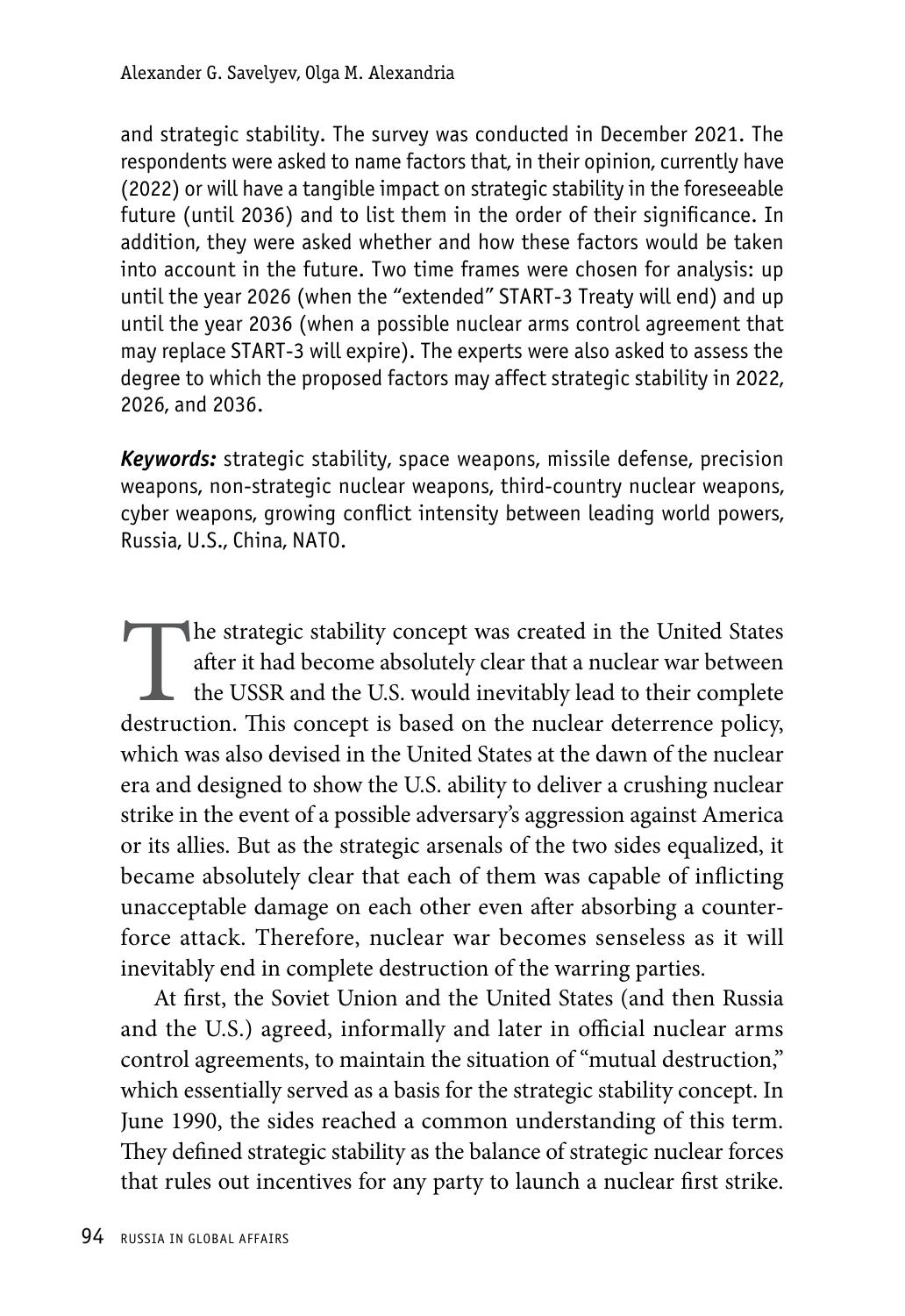The parties did not specify what exactly they meant by such incentives. Nevertheless, based on the overall context of the nuclear deterrence concept, most experts concluded that it could be the acquisition by one side of the ability to launch a disarming first strike.

The set of factors that could influence strategic stability in its initial interpretation was quite limited: it implied only those of them that affect the ability to deliver a first strike and a retaliatory strike. Apart from quantitative and qualitative characteristics of strategic offensive weapons, such factors also include missile defense, antisubmarine defense, and air defense. The Soviet Union and the United States officially recognized the special influence of missile defense on strategic stability and in 1972 concluded an open-ended ABM Treaty, thereby sharply limiting the negative impact of this factor.

As new weapons appeared, including more effective non-nuclear ones, many experts began to say that the new systems could have a serious impact on strategic stability as well. They include strategic non-nuclear systems, precision weapons, primarily non-nuclear global strike weapons, space weapons (if any), and others.

Simultaneously, the term 'strategic stability' itself began to be interpreted more broadly. As a result, in many cases, strategic stability became almost synonymous with security, and the range of factors that can affect strategic stability in this interpretation has expanded dramatically. This process is characteristic not only of Russia, but also of the United States and other Western countries. As for China, the term 'strategic stability' is not used at all, at least in official rhetoric.

Such a "broad" approach did not negate the original interpretation of the term 'strategic stability' based on the nuclear deterrence concept. As before, this term is used by the professional community when negotiating and evaluating agreements on strategic nuclear weapons, with its almost identical understanding by all parties involved, primarily Russia and the United States.

From our point of view, the "broad" understanding of strategic stability should mean the "sustainability of political-military relations" between both states and their associations. It is difficult to say why the term 'strategic stability' came into use instead. Apparently, it turned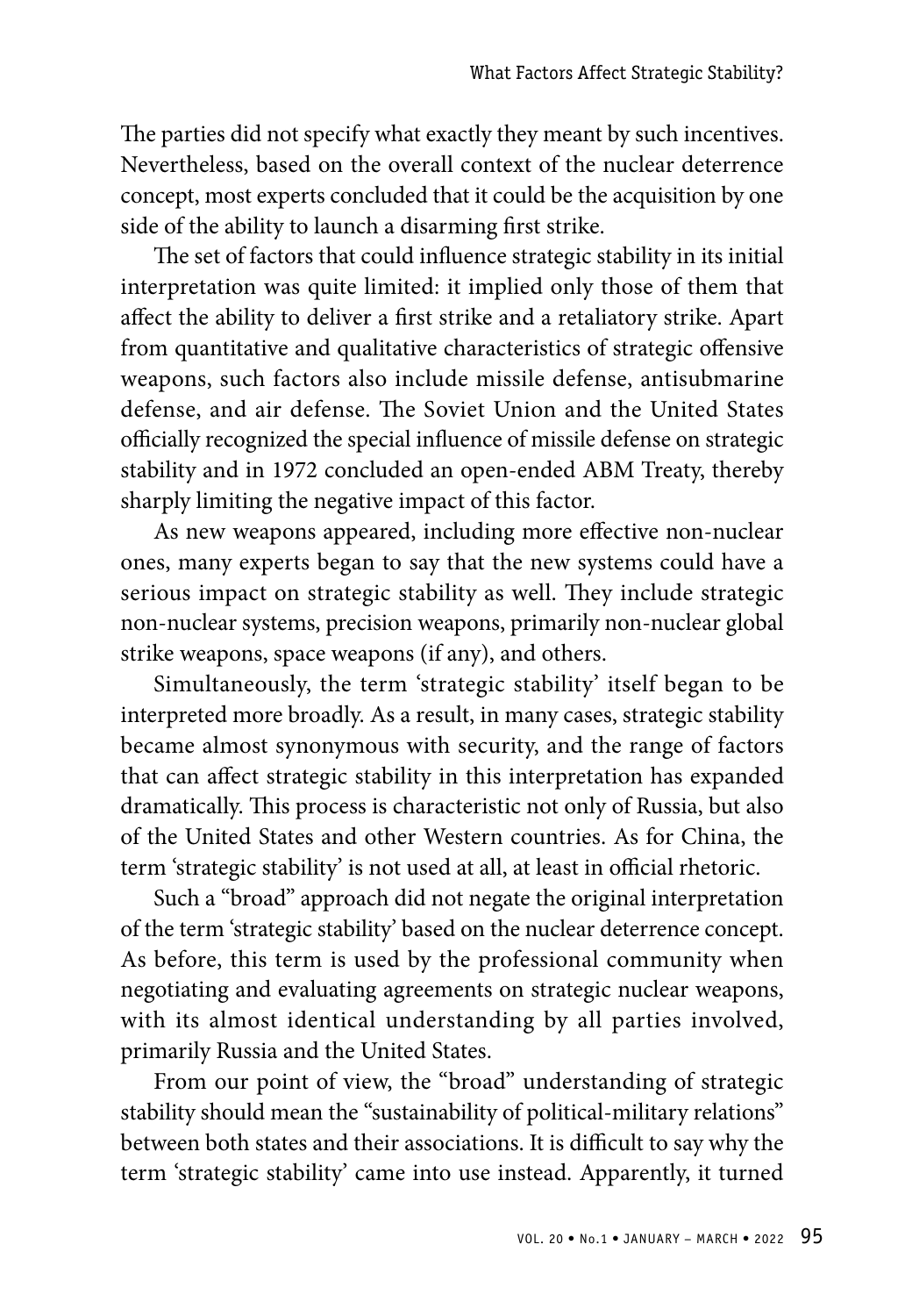out to be so handy and attractive that its use in relation to the political and military situation in various areas and regions of the world was considered quite justified not only by Russian, but also by many Western politicians and experts.

 Our survey did not seek to find out what interpretation of strategic stability prevails in the Russian expert community, and what point of view each of the interviewed experts holds. We consider that it is much more important to identify the factors that affect strategic stability at present and will affect it in the foreseeable future, as well as ways to strengthen security and stability in any of the above interpretations.

# **METHODS AND COMPOSITION OF THE EXPERT GROUP**

Expert surveys use various, often unique, methods. Some of them are created exclusively for a specific case study. Nevertheless, there are some universal guiding principles. This particular survey used an integrated approach, which, in our opinion, proved most effective.

A special questionnaire was drawn up for this survey and sent to each expert individually. The experts did not know who else was participating in the survey or how many people were to be polled. The questionnaire contained questions that each expert had to answer in consecutive order. It also provided sample tables. The survey mainly took place in absentia, but some of the experts were interviewed in person. Their questionnaires were filled in during the interview which was conducted using the standard method. The multi-stage (Delphic) method was not used.

Experts were selected individually on the basis of open information about their qualifications and authority. The group included leading Russian specialists, with many years' professional experience in the international security field. The initial plan was that twenty-four experts would take part in the survey, but four of them could not participate for various reasons. The survey was conducted on condition of anonymity, and no names of the experts will appear in this article. However, we must say that the majority of the experts involved have academic degrees (five hold doctoral and thirteen candidate degrees). At least a third of the twenty experts have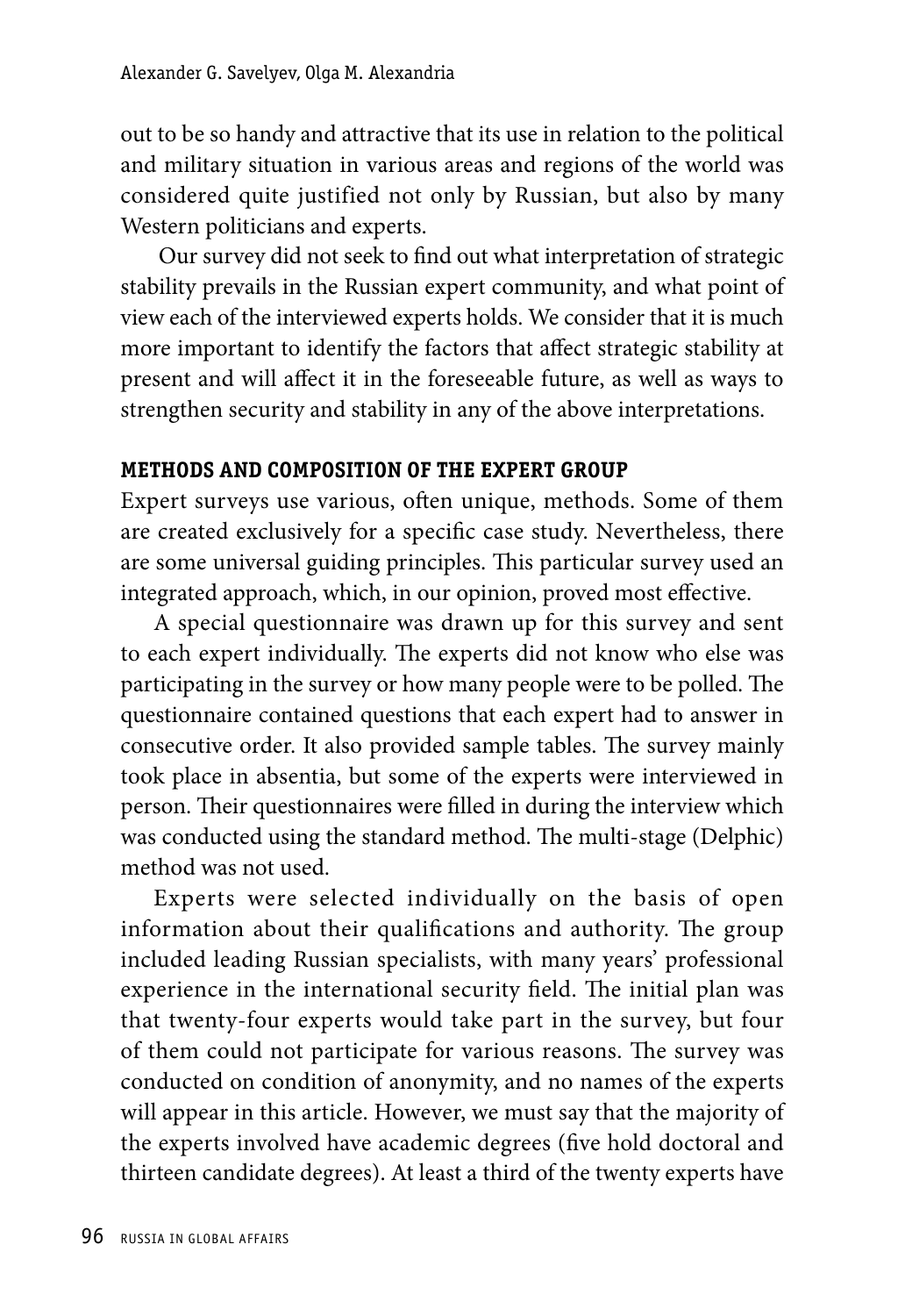practical experience in conducting official arms control negotiations, and have worked in various Soviet and Russian military and civilian bodies (Foreign or Defense Ministry). In particular, four of them have the military rank of general. During the survey, the experts gave detailed answers to the questions asked, which allows the authors to make a number of generalizations and conclusions that sufficiently reflect the views of a significant part of the Russian military-political elite on one of the most pressing security issues, that is, the need to strengthen strategic stability.

It should be emphasized that Russian experts were invited to participate in the survey regardless of their political views. The selection was based on their professional experience, authority in academic, military, and political circles in Russia and abroad, and a high level of their expertise. With this regard we believe that the conclusions and recommendations presented in this work generally reflect the opinion of the Russian professional expert community on important security and strategic stability issues.

## **FACTORS AFFECTING STRATEGIC STABILITY**

According to the results of the survey, experts identified twenty different factors which they believe affect strategic stability at present or will affect it in the future. In fact, more such factors were named, but we combined answers that looked similar in order to systematize the data. For example, the "High-precision weapons group" also included "rapid global strike weapons" and "hypersonic weapons," and the Ukraine factor was incorporated into the "Growing conflict intensity between leading world powers" group.

During the survey, each of the experts (with only one exception) named three to ten factors that, in his opinion, affect strategic stability. At the same time, the majority cited from six to seven such factors. In total, nineteen out of twenty experts named 127 factors, which in most cases were identical in different answers. Only one respondent believes that there will be no threats to strategic stability in the foreseeable future, and there are no factors that can motivate countries to use nuclear weapons. At the same time, he thinks that the risk of the use of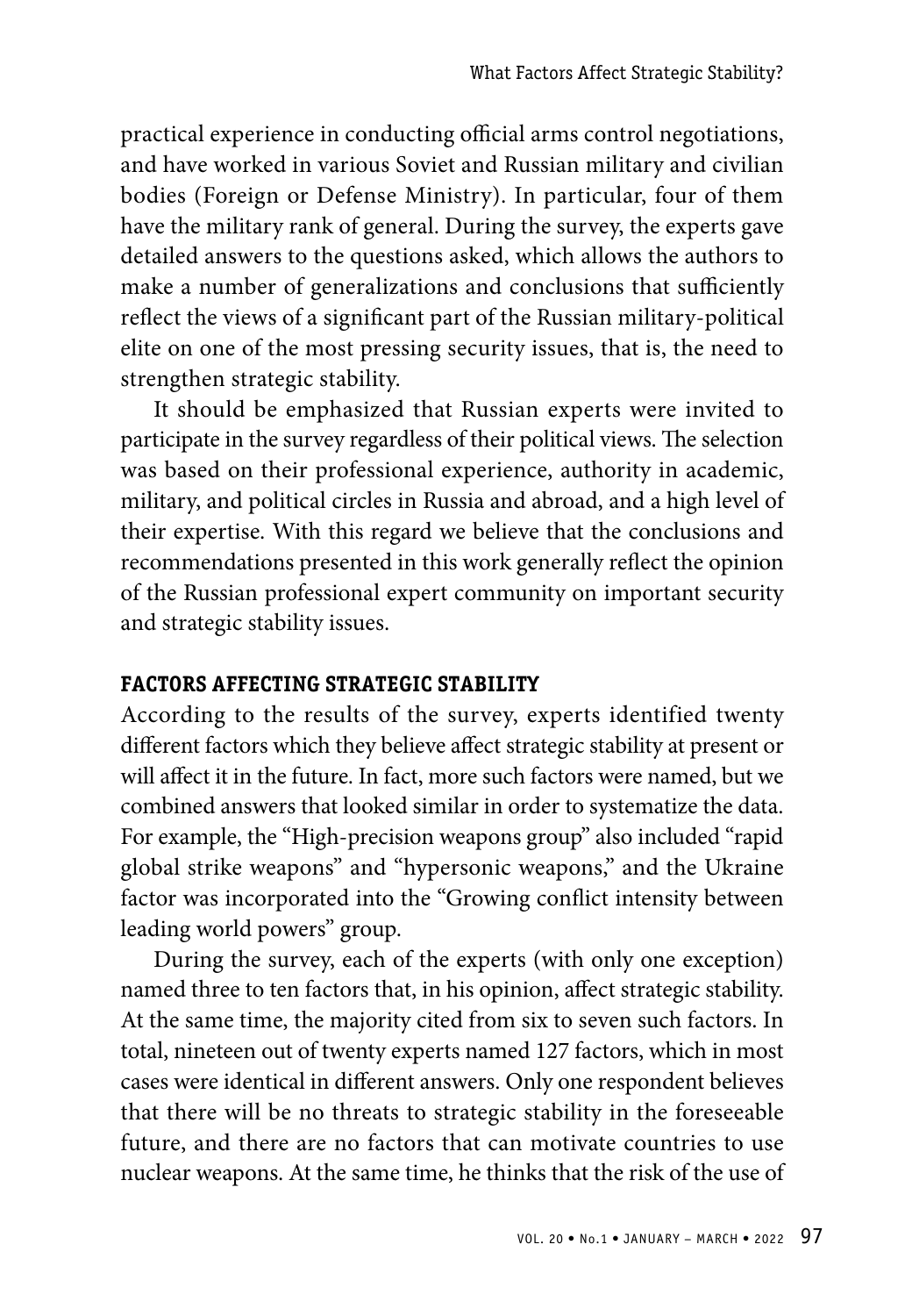nuclear weapons remains, but solely due to a combination of accidental events and technical failures.

Most often the factor of space weapons was mentioned (90% of experts). Precision weapons (including rapid global strike and hypersonic weapons) rank second with 85%. They are followed by missile defense (ABM) and cyber weapons (both factors were mentioned by 80% of respondents), third-country nuclear weapons (75%), and non-strategic nuclear weapons (75%). The remaining factors were named by less than half of the experts polled. According to 40% of the survey respondents, the most significant of them are various interpretations of growing conflict intensity between leading countries, primarily Russia and the U.S. and NATO, the U.S. and China, and the West and the East (see Fig. 1).





The above picture will be incomplete unless we consider the experts' responses in terms of the importance of each factor. Space weapons top the list. Nine out of eighteen experts who included this factor in the list named their major impact on strategic stability. Two experts put space weapons in second place, three in fourth place, one in fifth place, and three in sixth place.

Only one expert named precision weapons as the main factor affecting strategic stability. Three experts put this factor in second place, seven in fourth place, four in fifth place, and two in eighth place. None of the experts considered missile defense to be the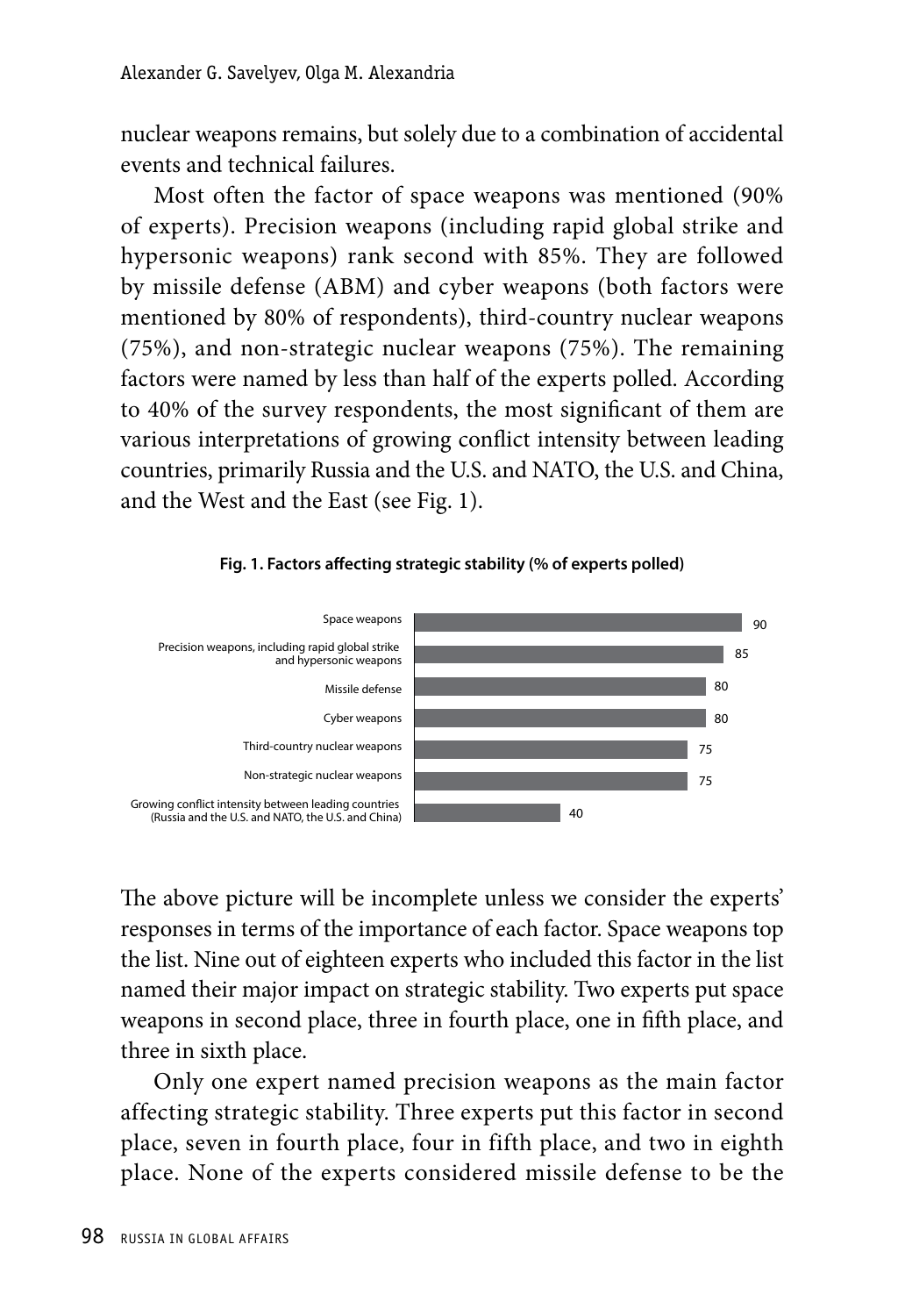main factor influencing strategic stability. Only one respondent put missile defense in second place, three in third place, eight in fifth place, three in sixth place, and one in ninth place. Only one expert mentioned antisubmarine defense (third place), and no one named air defense.

Two experts ranked cyber weapons third—the highest position in this group. Three experts put this factor in fourth place, one in fifth, eight in sixth, and two in seventh place. Only one expert named third-country nuclear weapons as the main factor affecting strategic stability. Nine respondents ranked them second, one put them in third place, one in fourth place, one in fifth place, and as many put them in seventh and eighth places. Non-strategic nuclear weapons received two first places, one second place, seven third places, four fourth places, and one seventh place.

Growing conflict intensity between leading world powers was noted as the main factor affecting strategic stability by four experts. One expert put this factor in second place, and one gave it third place. The Ukraine conflict received one first place and one third place.

Our preliminary conclusion is that, in terms of quantitative indicators, space weapons are the most important factor that, according to leading Russian experts, affects strategic stability. This factor ranks first both in terms of the total number of references and the number of answers that put it at the top of the list. The quantitative distribution of the other positions does not clearly indicate the importance of the other factors mentioned by the experts. In this case, everything depends on the chosen evaluation methods.

For example, judging by the total number of references (as mentioned above), high-precision weapons should be followed by space weapons, then missile defense and cyber weapons, thirdcountry nuclear weapons and non-strategic nuclear weapons. But if the list of factors is drawn up according to the ranking by the degree of importance (the number of first places), then the picture will change quite dramatically (Fig. 2). Space weapons will remain in first place (nine first places), but the second position will be occupied by growing conflict intensity between leading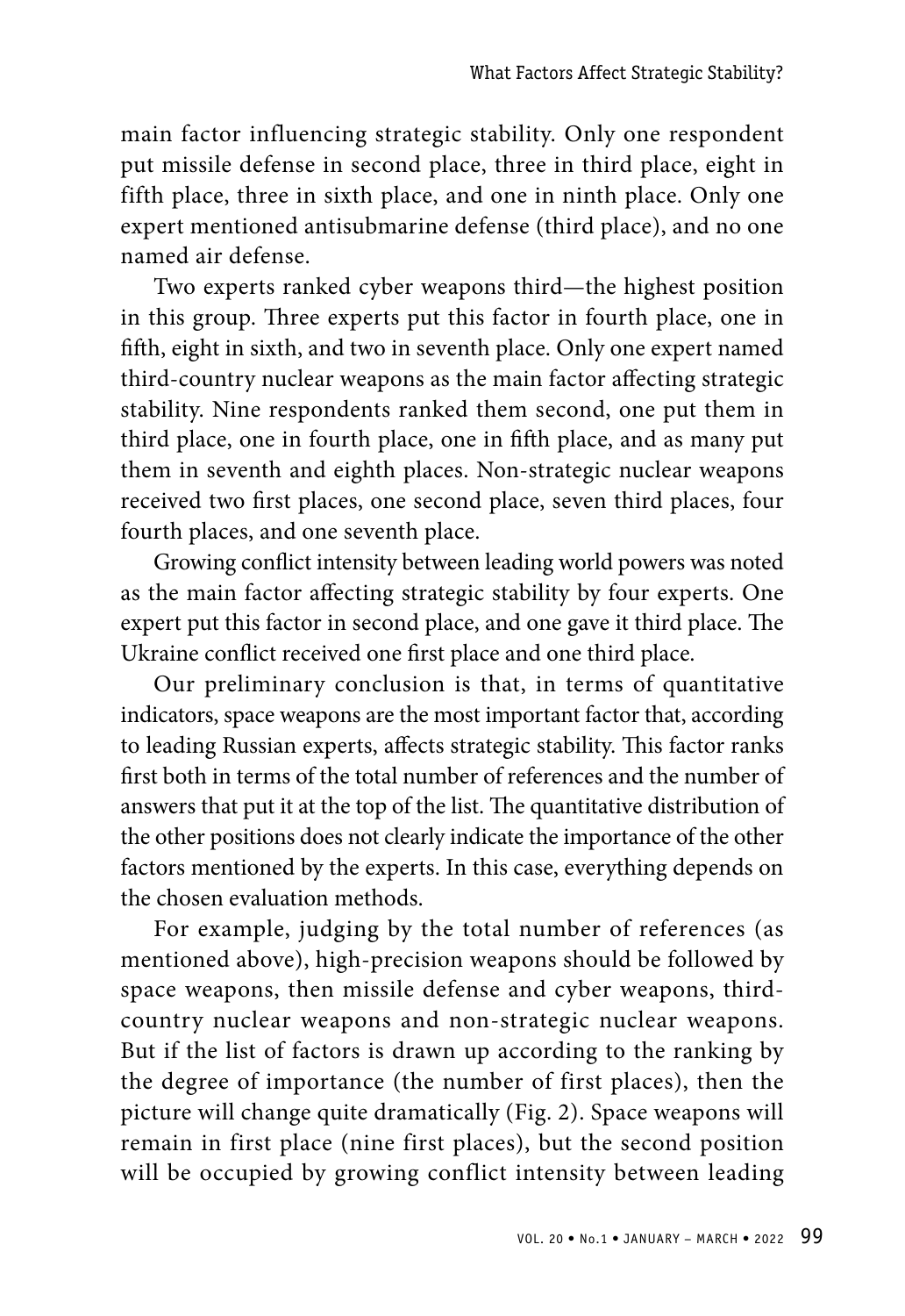world powers (five first places). They are followed by non-strategic nuclear weapons (two first places), and four other factors, each holding one first place (third-country nuclear weapons, precision weapons, agreements on strategic offensive weapons, the crisis of the system of international institutions). At the same time, missile defense and cyber weapons, which were never put at the top, fall out of the first part of the list.





We considered that further specification in determining key factors among those that have the greatest impact on strategic stability, for example, by ranking them according to the average position assigned to them by the experts, would be redundant and even misleading. This would distort the overall picture, since the least often mentioned factors but holding top positions would have an advantage. Therefore, in this case more informative will be analyzing the received results qualitatively by examining these factors in terms of their impact on strategic stability as assessed by Russian experts.

# **THE IMPACT OF INDIVIDUAL FACTORS ON STRATEGIC STABILITY**

As mentioned above, the experts assessed how the factors they named will impact strategic stability in 2022, 2026, and 2036. The summary data based on their responses are given in Table 1 and Graphs showing the dynamics of each factor's impact on strategic stability.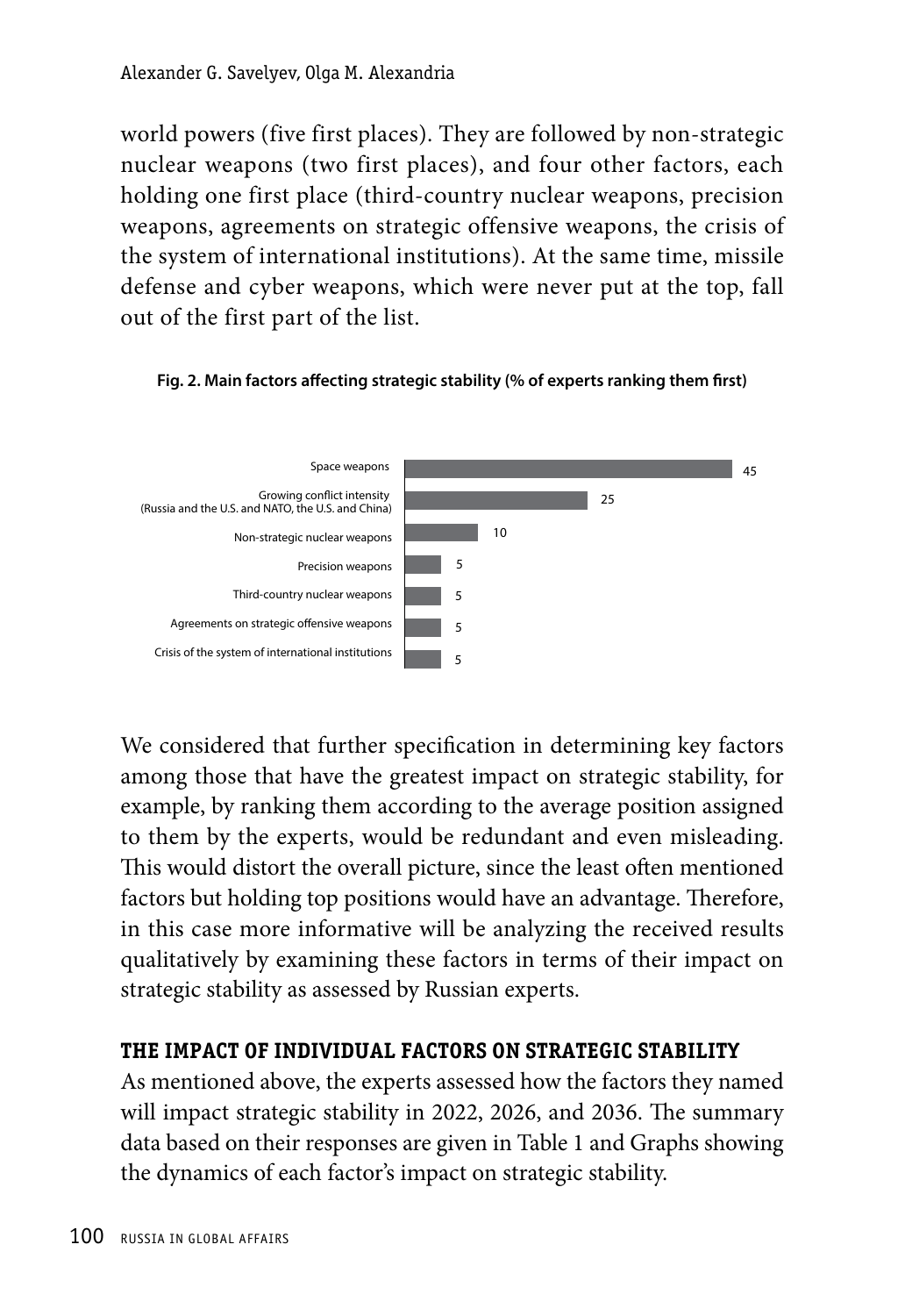| Factor/Year                                                                                | 2022 | 2026 | 2036 |
|--------------------------------------------------------------------------------------------|------|------|------|
| Space weapons                                                                              |      | 20   | 60   |
| Precision weapons, including rapid global strike and<br>hypersonic weapons                 | 15   | 35   | 55   |
| Missile defense                                                                            |      | 5    | 20   |
| Cyber weapons                                                                              | 5    | 20   | 55   |
| Third-country nuclear weapons                                                              | 10   | 35   | 60   |
| Non-strategic nuclear weapons                                                              | 20   | 20   | 35   |
| Growing conflict intensity between leading countries<br>(Russia-NATO and U.S., U.S.-China) | 40   | 30   | 20   |

**Table 1. Impact of individual factors on strategic stability in 2022, 2026, and 2036, %**









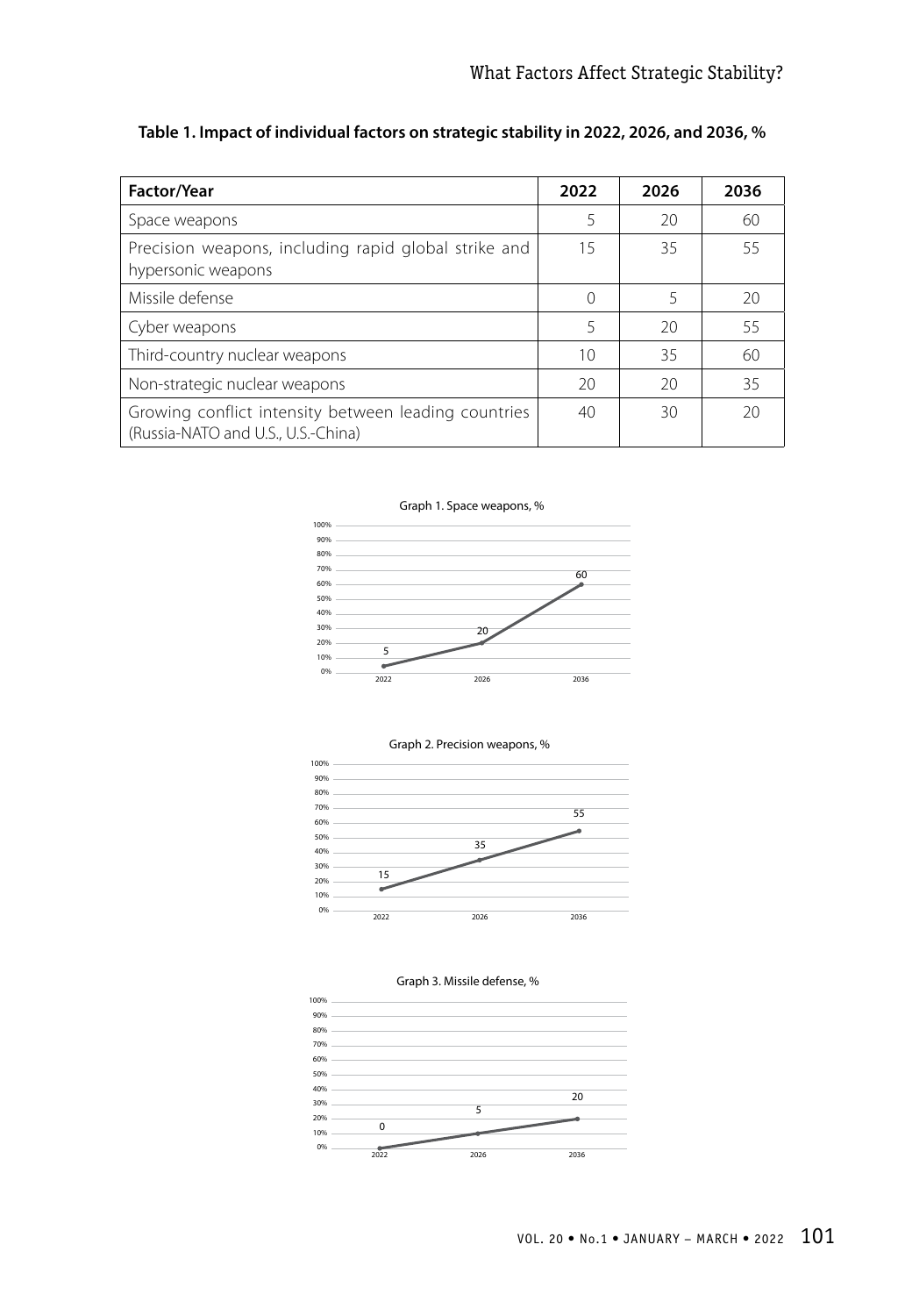#### Alexander G. Savelyev, Olga M. Alexandria











Graph 7. Growing conflict intensity between leading countries<br>(Russia-NATO and U.S., U.S.-China), %



Let us consider each year separately.

**2022.** The results of the survey show that the growing conflict intensity between leading world powers has the greatest impact on strategic stability at present. This impact was assessed as "significant" by all six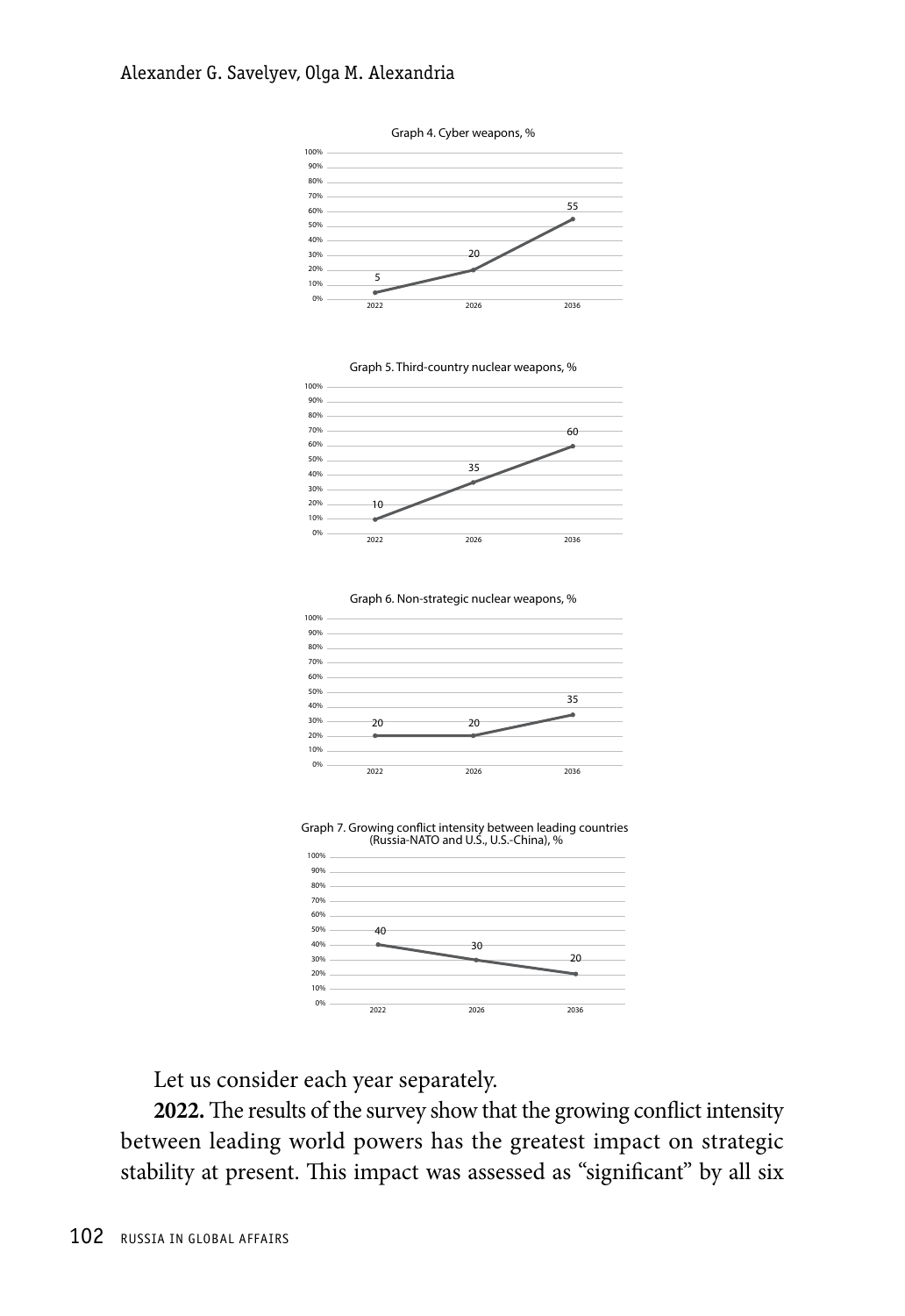experts who included it in their lists, regardless of its place in them. If we add up the factor of Ukraine (mentioned by two experts who marked it as "significant influence"), we will see that almost half of the experts name these factors as having the main impact on strategic stability.

Against this background, the factors that topped the lists in the quantitative analysis have noticeably lost their positions. For example, second place is held by non-strategic nuclear weapons, whose impact on strategic stability was assessed as "significant" by four experts.

Three experts assessed the influence of precision weapons as significant. These are followed by third-country nuclear weapons (two), space weapons (one), cyber weapons (one), and missile defense, the impact of which on strategic stability was not regarded as significant by any of the experts polled.

The impact of strategic offensive weapons, including START treaties, on strategic stability was assessed as significant by all three experts who mentioned this factor.

**2026.** By 2026, several factors can significantly increase their influence on strategic stability, thus moving up to the top of the list and pushing growing conflict intensity to third place. This is, first of all, precision weapons, the influence of which this year was considered significant by seven experts. The same can be said of third-country nuclear weapons (assessed as significant by seven experts).

Russian experts expect the impact of growing conflict intensity between leading world powers on strategic stability to slightly decrease. And yet it will most likely remain a major factor. Five experts assessed its impact as significant. One expert expects the Ukraine factor to continue to have a significant impact on stability.

Experts noted that the influence of other factors on strategic stability will increase by 2026. These include non-strategic nuclear weapons, space weapons, cyber weapons (four experts considered the effect of each factor significant). The impact of missile defense will also slightly increase (one expert).

**2036.** Russian experts expect the list of the most significant factors in terms of strategic stability to change considerably by 2036. For example, space weapons and third-country nuclear weapons are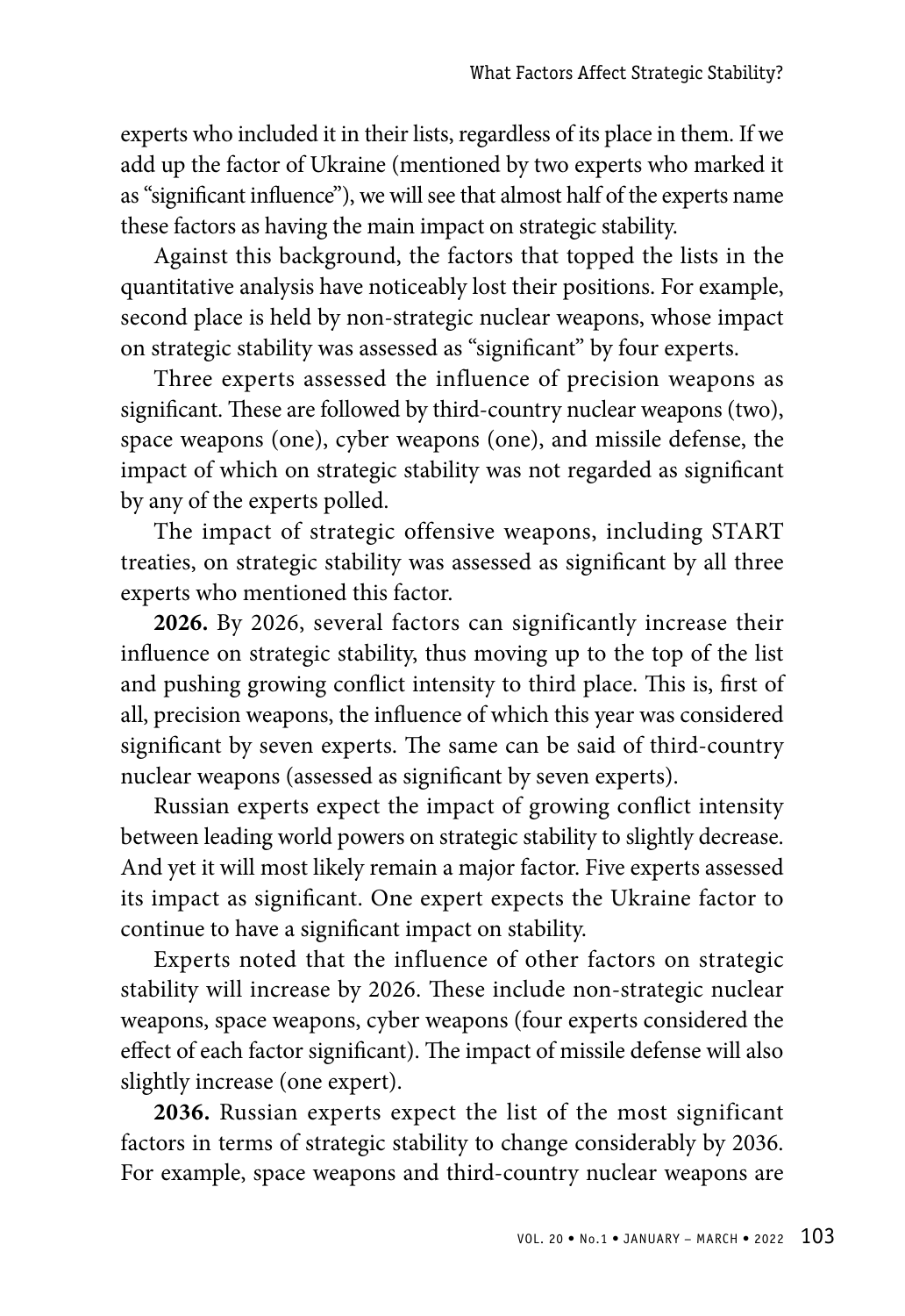expected to move up to the top of the list (twelve respondents identified it as significant). Precision weapons, which will somewhat lose their leading position since 2026, and cyber weapons will come close to them (eleven answers each).

This is followed by non-strategic nuclear weapons (seven responses). Least of all, strategic stability will be affected by missile defense and growing conflict intensity between leading world powers (four responses each). It should be noted that the fact that growing conflict intensity moves down does not mean that its impact will decrease substantially. This relocation is solely due to the fact that this factor was named by a smaller number of experts than the others. The impact of growing conflict intensity is assessed mainly as significant throughout the projected period (with the exception of the Ukraine factor, which may lose its significance or even disappear from the list of these factors in 2026).<sup>1</sup>

Fig. 3 shows the change expected by experts in the share of individual factors in the stated years in terms of their "significant" impact on strategic stability.





As can be seen from Fig. 3, Russian experts believe that by 2036, the main factors affecting strategic stability (except for growing conflict intensity between leading world powers) can become much more significant. All this raises the question of how these factors can be taken into account in order to neutralize their negative impact on security.

Note that the survey was conducted at the end of 2021-Ed.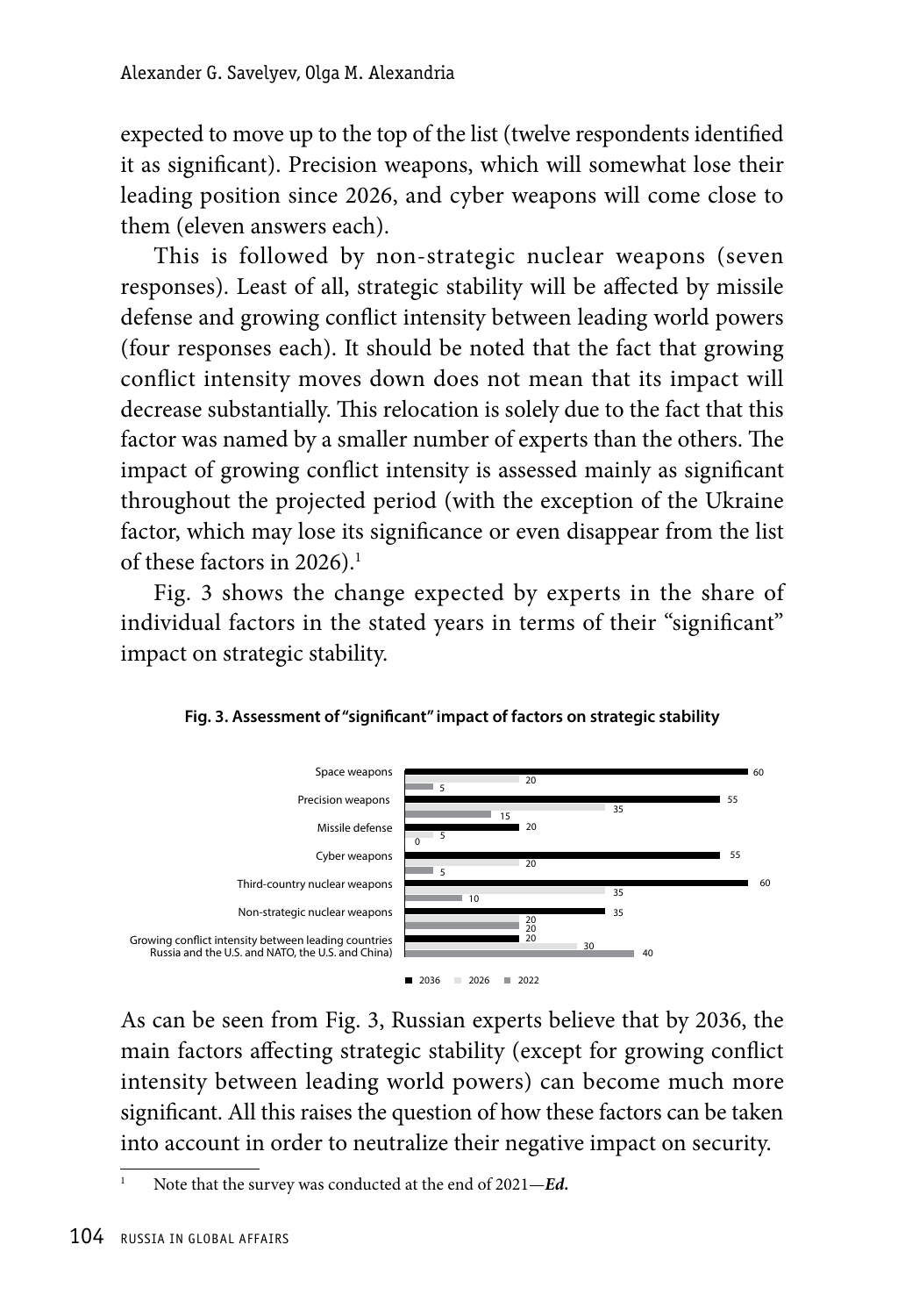# **NECESSARY MEASURES TO ADDRESS FACTORS AFFECTING STRATEGIC STABILITY**

All Russian experts noted that the factors they named as affecting strategic stability should be addressed one way or another by 2036 (see Fig. 4). As for 2026, some experts believe that by that time some factors may be ignored due to their small influence on stability. Space weapons (70% of respondents say they need to be factored in) and precision weapons (also supported by 70% of experts) top this list. They are followed by non-strategic nuclear weapons and cyber weapons (65% of the experts insisted that both factors will have to be taken into account). Finally, missile defense and third-country nuclear weapons come third (55% of respondents believe that these factors must be taken into consideration in 2026).

The experts offered their views on how and in what form the above factors affecting strategic stability should be dealt with in the future. These proposals include a wide range of measures and initiatives for each of the factors named. At the same time, only one of 113 recommendations implies a military-technical response to the actions of other countries, which, in the opinion of this expert, can weaken or even undermine strategic stability.



**Fig. 4. The need to address these factors in agreements by 2026 and 2036, % of experts' responses**

# **THIRD-COUNTRY NUCLEAR WEAPONS**

Summing up the experts' proposals, we can note the following. It is important to achieve mutual understanding, primarily between Russia and the United States, on the nuclear arsenals of third countries.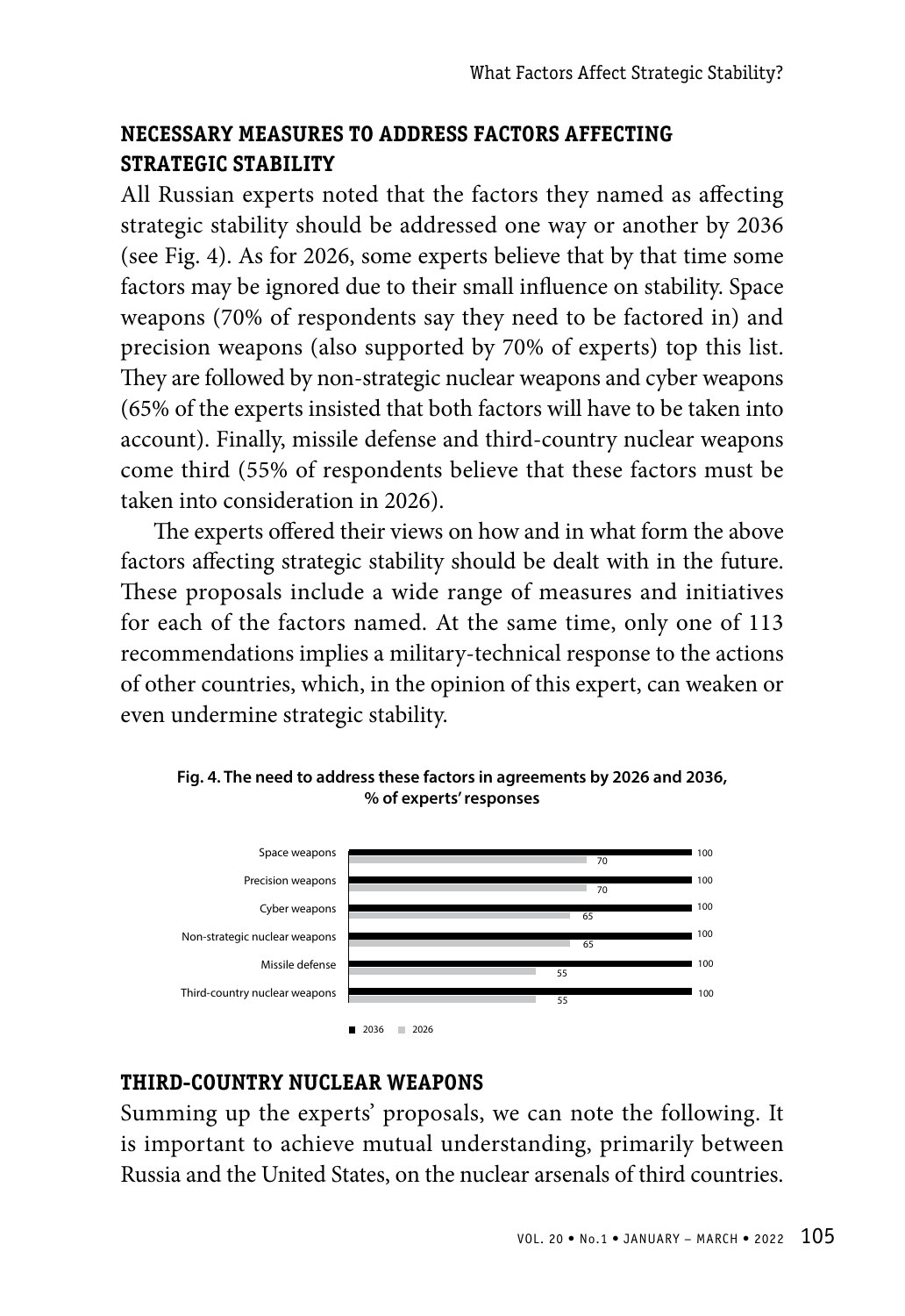The key to solving this problem may be a trilateral dialogue between Russia, the United States, and China, with possible engagement of the other nuclear powers. It should be preceded by increased informal contacts between representatives of these countries, including through international seminars, discussions, other forums, joint projects, etc. To this end, the experts suggest using existing platforms and mechanisms for such contacts, in particular those that have been established and operate within the framework of the Treaty on the Non-Proliferation of Nuclear Weapons.

Ultimately, all efforts should be directed if not towards drafting a multilateral treaty between the five nuclear powers (although some experts suggest such an option), then definitely towards ensuring transparency and predictability in this area. Some experts consider it important to develop a "code of conduct" in the field of nuclear weapons, and persuade individual countries to assume unilateral obligations not to increase their nuclear arsenals.

# **MISSILE DEFENSE**

None of the experts insisted on the restoration of severe ABM restrictions provided for in the 1972 Treaty. In rare cases, a "light" version of this treaty was proposed, with partial restrictions on certain ABM parameters. Some experts believe that the missile defense issue can be addressed through a trilateral U.S.-Russian-Chinese dialogue as the sides move forward in discussing their nuclear arsenals. Some experts insist on linking strategic offensive arms cuts to defensive systems. Others suggest fixing such interdependence in a future START treaty (START-4), as was done in START-3.

Many experts believe it is important to develop confidence-building and predictability measures in the area of strategic defense, as well as voluntary unilateral measures of restraint in implementing relevant programs. Among direct prohibitions, experts named the advisability of reaching an agreement on the non-deployment of missile defense systems and their components in space.

In general, according to leading Russian experts, missile defense is not among major factors that affect strategic stability. Nevertheless,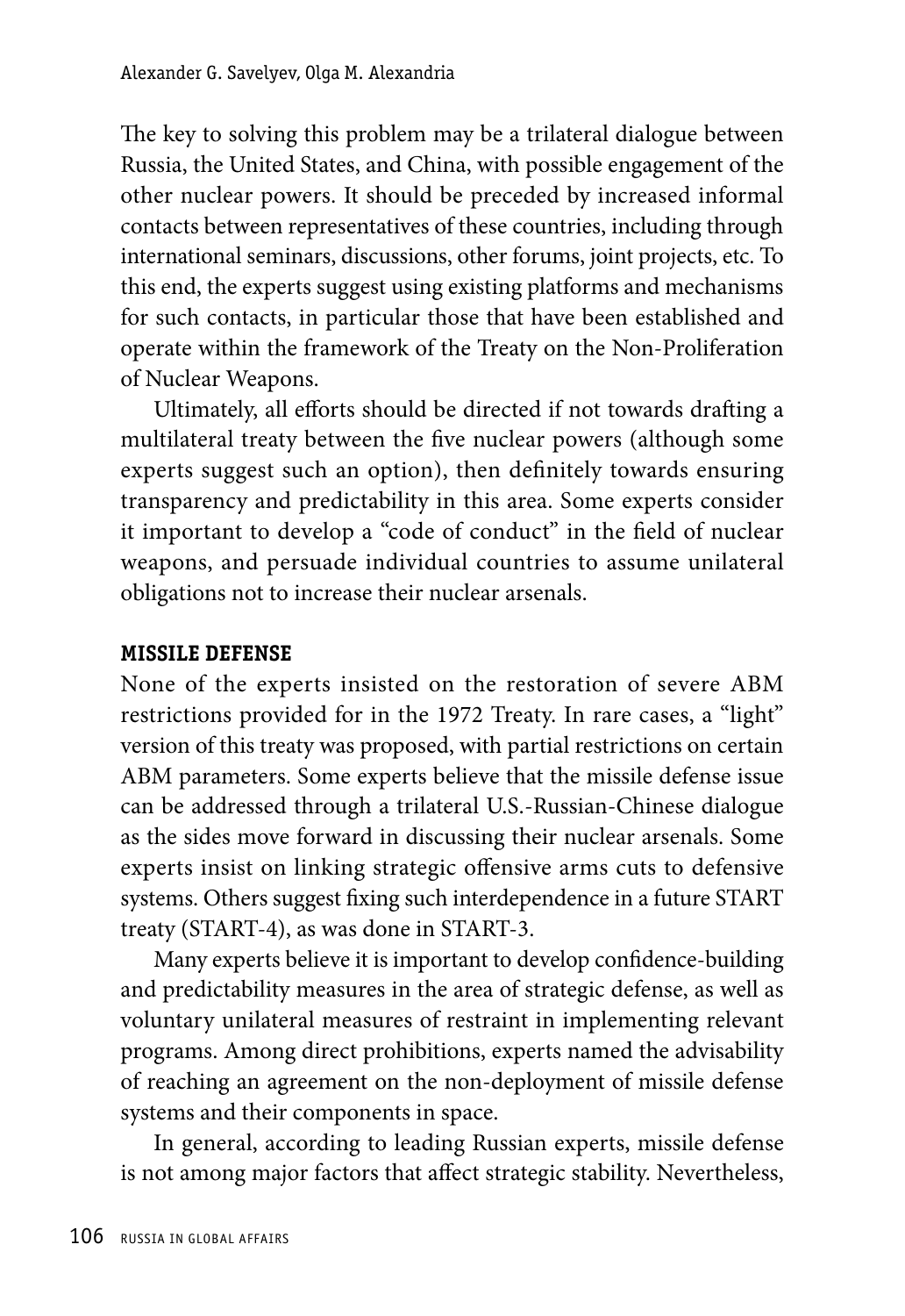they believe that it should be addressed, but not under agreements imposing harsh restrictions, but rather on the basis of better mutual understanding, greater predictability, and self-restraint.

# **PRECISION WEAPONS, RAPID GLOBAL STRIKE SYSTEMS, HYPERSONIC WEAPONS**

As mentioned above, in order to systematize the information received from the experts polled, three categories of weapons were combined into one group. In fact, only one out of twenty experts put non-nuclear rapid global strike systems and hypersonic weapons in separate categories. Therefore, the recommendations below will apply to all three arms groups combined under the name "precision weapons."

A large part of the experts interviewed proposed to conclude agreements on certain categories of these weapons. Some believe that it would be possible to draw up a treaty covering certain categories of precision weapons. Another solution is to incorporate precision weapons capable of carrying nuclear weapons into a new START-4.

Some experts think that coordinating separate protocols, declarations and joint understandings without drafting a special treaty would be enough. This should be accompanied by increased confidence-building and transparency measures, as well as unilateral steps to address concerns about specific aspects of the introduction, deployment, and operation of precision weapons.

Only one expert suggested expanding the strategic partnership between Russia and China in this area, meaning particularly joint creation of the latest weapons for asymmetric deterrence of the United States and its NATO partners.

# **SPACE WEAPONS**

Since space weapons as such do not exist yet and their control will be quite difficult (most likely, these will be dual purpose weapons), many experts did not insist on harsh restrictions in this area. The majority of experts believe that the most effective way to ensure security in this area would be agreeing on a "code of conduct" in space. Unilateral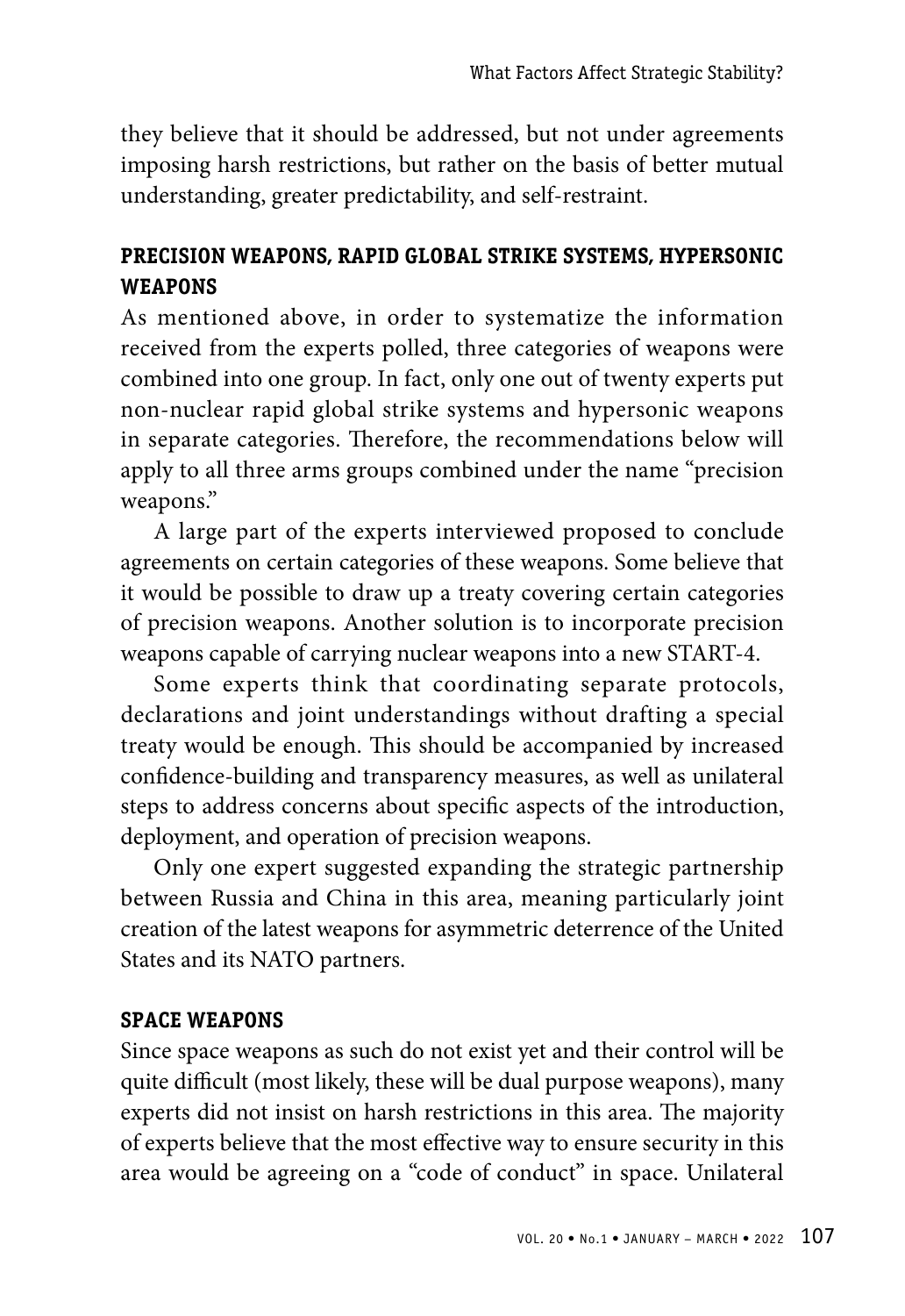actions and commitments by states actively exploring outer space could also play a positive role.

Some of the experts insisted that the countries concerned should consider working out a legally binding agreement that would drastically restrict (prohibit) both the deployment of weapons in space and their use against space systems. This implies, first of all, a complete ban on anti-satellite weapons.

Experts believe that the development of a mechanism for implementing the proposed measures should begin with a series of consultations between Russia and the United States, to be joined later on by other space powers, primarily China. Some experts suggest starting such consultations immediately in a tripartite or even multilateral format.

# **NON-STRATEGIC NUCLEAR WEAPONS**

As is well known, the United States has proposed to address the issue of non-strategic nuclear weapons in future agreements. Some of the experts shared this view, suggesting that not only strategic offensive weapons but also all nuclear systems should be put under control by a single agreement (START-4). Some experts believe that intermediate-range nuclear weapons should be taken out of such a general agreement and addressed in a separate document, similar to the INF Treaty. Some proposed holding relevant negotiations among Russia, the U.S. and China.

Some experts draw attention to the difficulty of non-strategic nuclear arms verification. Detailed negotiations on this issue should be preceded by consultations with the United States on monitoring and transparency in this area. The conclusion of separate monitoring agreements, both with the United States and with other nuclear powers, is not excluded. The view expressed by experts is that such agreements will be enough to neutralize the negative impact of non-strategic nuclear weapons on strategic stability in the foreseeable future.

Some experts suggested addressing this issue step by step, specifying that the focus should be on nuclear warheads, not on weapons in general. Some experts believe that the resolution of the issue of non-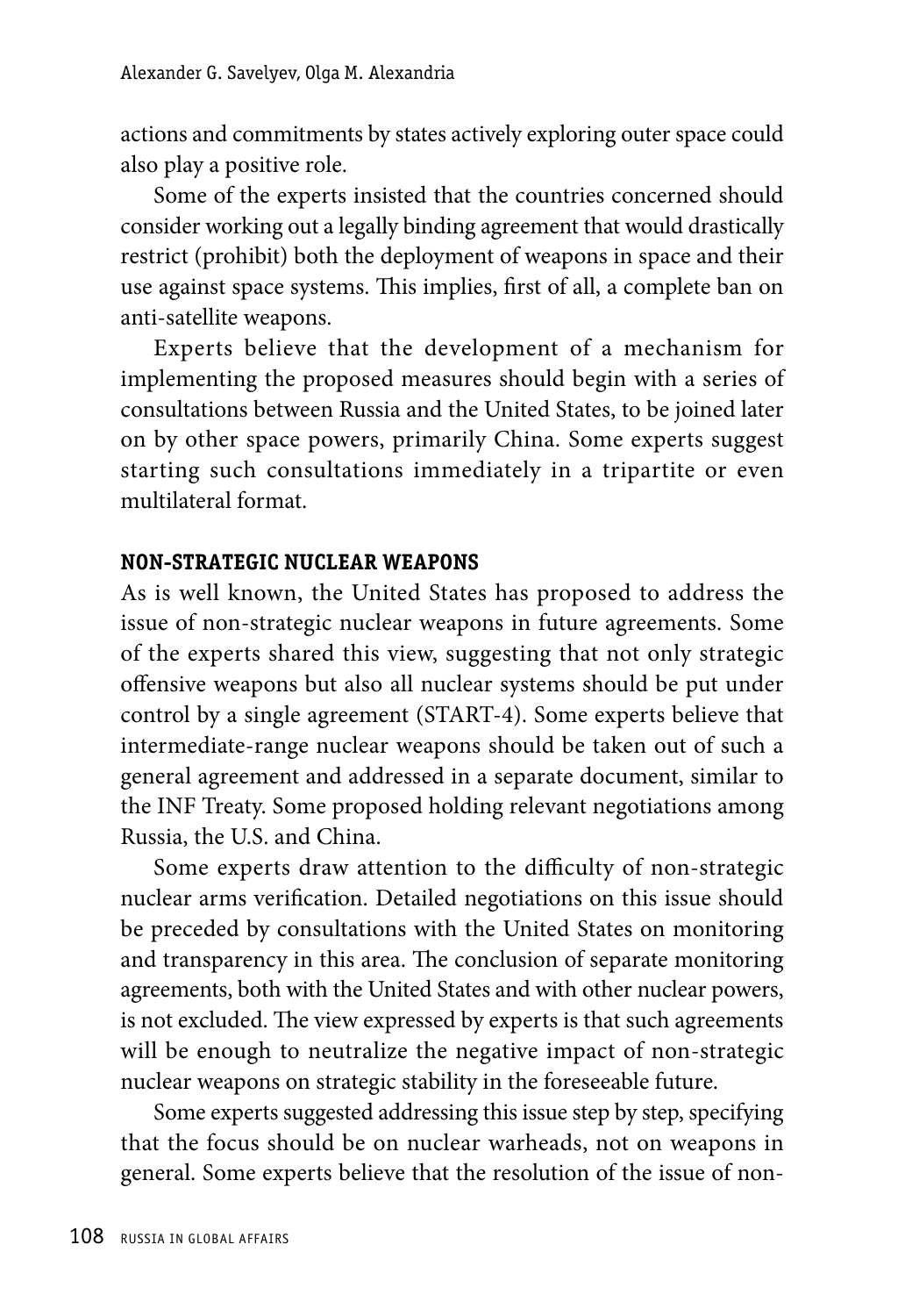strategic nuclear weapons should be linked to further progress in limiting and reducing strategic offensive weapons. Others proposed to develop separate agreements on the two categories of nuclear weapons regardless of each other.

## **CYBER WEAPONS**

As with space weapons, some experts suggested working out a code of conduct in cyberspace. Most experts believe that the impact of cyber weapons on strategic stability should be discussed and resolved through dialogue. At the same time, almost no one mentioned the idea of a legally binding agreement in this area, except maybe on certain issues, particularly the inadmissibility of cyberattacks on military command and control systems and critical infrastructure. They also suggested developing international cooperation to investigate such cases.

Russia, the U.S., and NATO were named as "priority" participants in such a dialogue. Some experts believe that the initial dialogue could be limited just to Russia and the United States. None of the experts polled named China explicitly.

Only one expert expressed the opinion that the problem of cyber weapons does not have a solution at all. The majority believes that unilateral obligations can help strengthen strategic stability. In particular, the parties concerned should pledge to refrain from intervening and targeting key systems that ensure strategic stability, including space-based elements of communications and command and control systems of the strategic nuclear forces and the early warning systems.

## **OTHER FACTORS AFFECTING STRATEGIC STABILITY**

As noted above, *growing conflict intensity between leading world powers* stands first among the factors that received less than half of the votes from the experts surveyed. Experts suggested solving this problem by restoring dialogue between Russia and the United States, and between Russia and NATO. They believe that such a dialogue should lead to the conclusion of bilateral and/or multilateral legal agreements on security assurances, especially in Europe. Active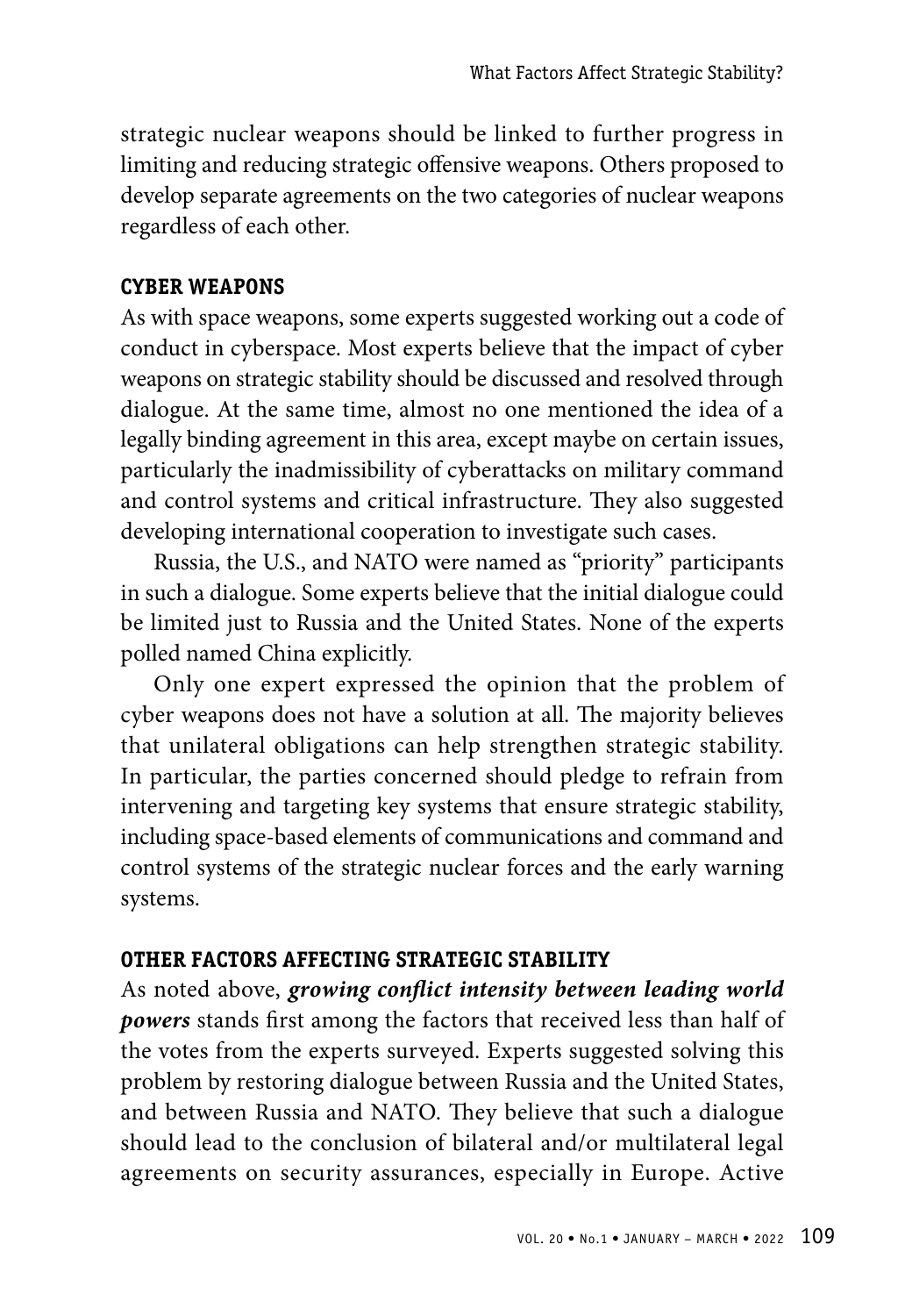work of the Nuclear Risk Reduction Centers, the development of confidence-building measures, and arms control can play a role in this process.

Some experts pointed to the *"strategic 'infantilism' of political elites and their lack of understanding of the importance of strategic stability."* To solve this problem, experts proposed to initiate an international campaign with the active participation of scientists to explain the real consequences of nuclear irresponsibility, including all aspects of the use of nuclear weapons.

Many of the interviewed experts believe that arms control can also play a positive role in solving *the problem of new strategic weapons,* and other problems directly related to nuclear and conventional arms. In the latter case, these concern the *imbalance in conventional weapons* and, in general, *conventional triggers of nuclear escalation.*

\* \* \*

The above analysis of the results of the survey among leading Russian experts concerning factors that affect strategic stability showed that the expert community is both united and divided over a number of critical security issues.

In our view, there is no unity on the substance of the very concept of strategic stability. Although no such question was asked, the results of the survey clearly indicate that its participants have different approaches to the issue.

The lack of unity among the Russian experts on this issue was vividly expressed by the fact that they named more than twenty factors affecting strategic stability. We believe this clearly indicates the urgent need to intensify the discussion on the specific content of the notion of strategic stability, which is already actively used by Russian and Western politicians and experts, even though it is understood differently.

Such differences would have been expected to affect the experts' approaches to ways and methods of strengthening strategic stability, including the weakening or neutralization of factors that adversely affect stability. But it is precisely this area where the experts were quite unanimous.